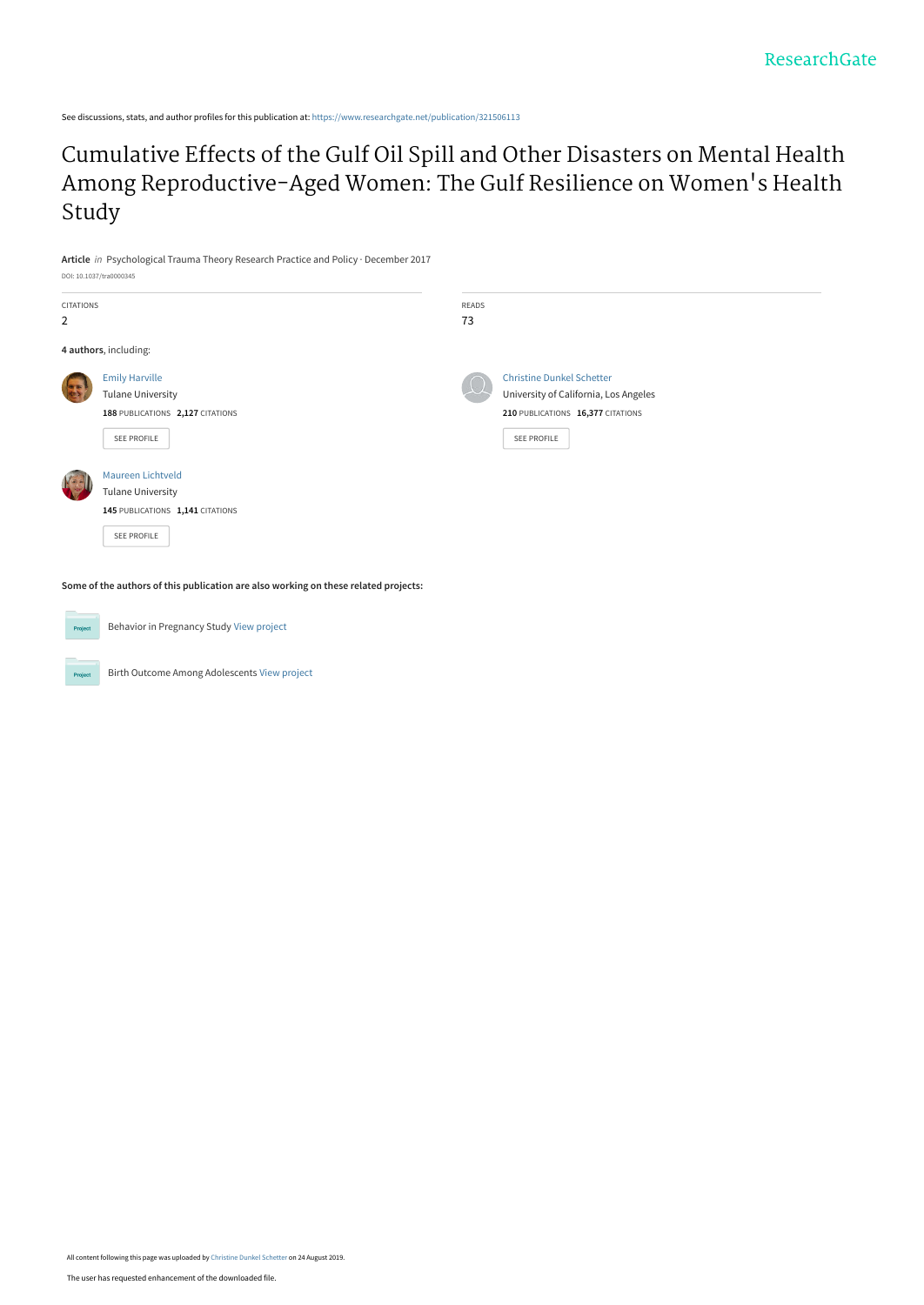# **Psychological Trauma: Theory, Research, Practice, and Policy**

# **Cumulative Effects of the Gulf Oil Spill and Other Disasters on Mental Health Among Reproductive-Aged Women: The Gulf Resilience on Women's Health Study**

Emily W. Harville, Arti Shankar, Christine Dunkel Schetter, and Maureen Lichtveld Online First Publication, December 4, 2017. http://dx.doi.org/10.1037/tra0000345

### **CITATION**

Harville, E. W., Shankar, A., Dunkel Schetter, C., & Lichtveld, M. (2017, December 4). Cumulative Effects of the Gulf Oil Spill and Other Disasters on Mental Health Among Reproductive-Aged Women: The Gulf Resilience on Women's Health Study. Psychological Trauma: Theory, Research, Practice, and Policy. Advance online publication. http://dx.doi.org/10.1037/tra0000345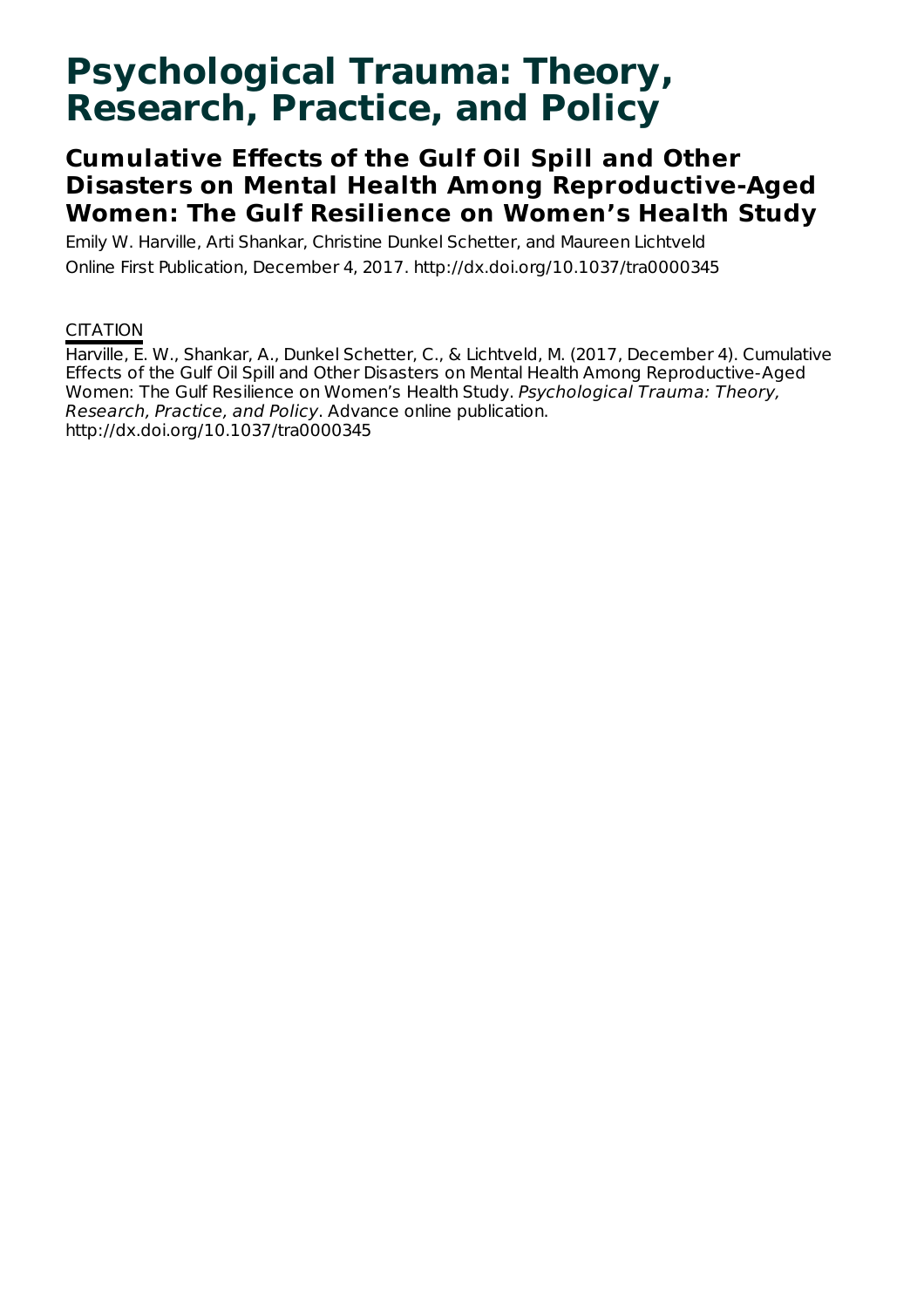## Cumulative Effects of the Gulf Oil Spill and Other Disasters on Mental Health Among Reproductive-Aged Women: The Gulf Resilience on Women's Health Study

Emily W. Harville and Arti Shankar Tulane University School of Public Health and Tropical Medicine

Christine Dunkel Schetter University of California-Los Angeles

#### Maureen Lichtveld Tulane University School of Public Health and Tropical Medicine

*Objective:* To test whether effects of multiple (up to 5) disasters on mental health responses were cumulative (additive effects), or whether an earlier disaster produced sensitization (higher) or habituation (lower) responses to a later one. *Method:* The Gulf Resilience on Women's Health study interviewed 1,366 southern Louisiana women regarding their exposure to Hurricanes Katrina, Rita, Gustav, and Ike and the Gulf oil spill (measured several ways), and administered validated measures of symptoms of depression and posttraumatic stress disorder (PTSD). Multiple linear and logistic regression with disaster exposures entered singly, combined, and as an interaction were used to model mental health. *Results:* Both exposure to the oil spill and hurricane disaster were associated with likely depression and PTSD, consistent with a cumulative model, but we did not find statistical interactions that would suggest sensitization or habituation. When results were examined with continuous symptom measures of depression and PTSD, they were similar, with the exception that exposure to the oil spill and experiencing illness or injury because of the hurricane disaster showed a significant interaction  $(p < .05)$  in a manner consistent with a sensitization effect when predicting PTSD symptoms. The results of this study point mainly to a cumulative risk for the mental health effects of multiple disasters, although some indication of sensitization occurred among those with particularly severe experiences. There was no evidence for habituation. *Conclusions:* These findings may guide efforts to assist those in regions experiencing multiple disasters that occur in close sequence.

#### *Clinical Impact Statement*

This study examined a sample of young, largely low-income, southern Louisiana women, most of whom had experienced multiple hurricanes as well as the Gulf oil spill. We found that experience of multiple disasters was associated with an increased level of symptoms of depression and posttraumatic stress disorder (PTSD). Habituation, where people become accustomed to disaster after experiencing them, was not observed, but there was also only limited evidence for sensitization, whereby people who have experienced previous disasters react more strongly to new disasters than would be expected.

*Keywords:* disaster, depression, posttraumatic stress disorder, cumulative

*Supplemental materials:* http://dx.doi.org/10.1037/tra0000345.supp

Emily W. Harville, Department of Epidemiology, Tulane University School of Public Health and Tropical Medicine; Arti Shankar, Department of Biostatistics and Bioinformatics, Tulane University School of Public Health and Tropical Medicine; Christine Dunkel Schetter, Department of Psychology, University of California-Los Angeles; Maureen Lichtveld, Department of Global Environmental Health Sciences, Tulane University School of Public Health and Tropical Medicine.

This research was supported by National Institutes of Health Grant U19 ES020677 and the Baton Rouge Area Foundation. Thanks to the many organizations who assisted with recruitment: Crescent City WIC, Ochsner Health Systems, St. Bernard WIC Clinic, Terrebonne Parish Health Unit, Lafourche Parish Health Unit, Mary Queen of Vietnam (MQVN) Community Development Corporation, Generations Teaching Generations (GTG) Preschool, Nicholls State University, Nuñez Community College, Labadie Group Obstetrics and Gynecology, Terrebonne Pediatric and Teen Clinic, Bayou Grace, Bayou Interfaith Shared Community Organization (BISCO), New Orleans East Louisiana (NOELA) Community Health Center, Mary Queen of Vietnam Church, Van Hanh Buddhist Temple, Bo De Temple, and Riverbend Nursing & Rehab Center.

Correspondence concerning this article should be addressed to Emily W. Harville, Department of Epidemiology, Tulane University School of Public Health and Tropical Medicine, 1440 Canal Street, Ste. 2000 #8318, New Orleans, LA 70112. E-mail: [eharvill@tulane.edu](mailto:eharvill@tulane.edu)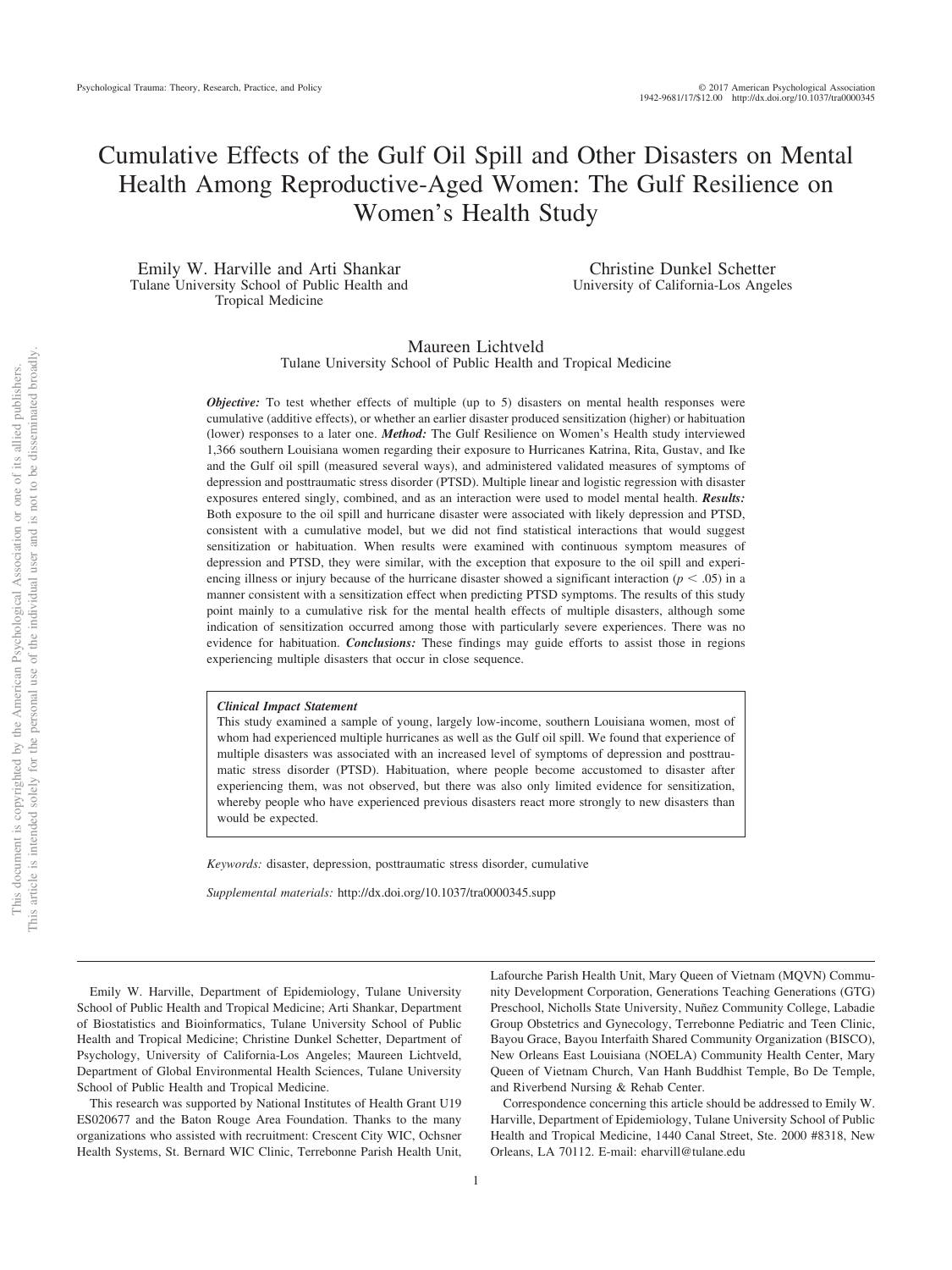Trauma has long-lasting effects on mental health. Those who experience more traumatic events and major life events are at increased risk of depressive and anxiety disorders in an essentially dose-response manner (Bifulco, Bernazzani, Moran, & Ball, 2000; Turner & Lloyd, 2004). Depressive or posttraumatic stress symptoms also raise the risk of encountering future traumas (for instance, by predisposing to entering into relationships that turn abusive [Cougle, Resnick, & Kilpatrick, 2009b], or by limiting the energy and executive function needed to prepare for or evacuate from a natural disaster); thus, leading to chronic or relapsing mental illness (Lowe, Walsh, Uddin, Galea, & Koenen, 2014). Many individuals who experience traumatic events do not develop subsequent psychopathology, however, and several trauma-related factors have been identified as predisposing to the development of psychopathology.

#### **Models of Effects of Multiple Traumas**

Several models of the effects of multiple traumatic exposures on mental health can be identified (see [Figure 1\)](#page-3-0). Perhaps the most straightforward is a *cumulative* model: multiple traumas are associated with worsened mental health in a dose-response fashion. Multiple lifetime traumas are associated with psychosis (Shevlin, Houston, Dorahy, & Adamson, 2008), anxiety disorders, posttraumatic stress disorder (PTSD; Schumm, Briggs-Phillips, & Hobfoll, 2006), and depression (Liu et al., 2015; Turner & Lloyd, 2004; [Vinkers et al., 2014\)](#page-10-0). However, at least one study suggests that cumulative experiences of adversity are associated with poorer mental health primarily because those who experienced the most trauma also experienced the most severe traumas (Schilling, Aseltine, & Gore, 2008).

A second possible theoretical approach to the effects of multiple traumas is a *sensitization* model whereby those with a previous experience of disaster would be at risk for greater psychopathology after subsequent disasters as compared with those who have not had a previous exposure. This is consistent with PTSD, where related and unrelated events may trigger memories and flashbacks to the original trauma. In this second model, the total amount of effects on health after a later disaster is greater than that which would be expected from a simple cumulative model. Evidence for this model includes previous work indicating that previous direct and indirect exposures to collective trauma events (e.g., Superstorm Sandy, Sandy Hook, and 9/11) were associated with in-



<span id="page-3-0"></span>*Figure 1.* Conceptual model of possible effects of multiple disasters on mental health.

creased acute stress responses after the Boston Marathon bombing, among a representative sample in both Boston and New York (Seery, Holman, & Silver, 2010). Other studies indicate that childhood adversity predisposes to developing depression (Hammen, Henry, & Daley, 2000; McLaughlin, Conron, Koenen, & Gilman, 2010) and PTSD (Cougle, Resnick, & Kilpatrick, 2009a) in response to life events. In addition, physiologically, the hypothalamic-pituitary-adrenal (HPA) axis appears to be primed for hyperresponsiveness in PTSD/trauma survivors, with the negative feedback loop not working as it does in normal controls [\(Yehuda, 2001\)](#page-10-1).

A third model of disaster response is *habituation* (sometimes also defined as *resilience* or *toughening*). In this case, people who live through multiple disasters can become inoculated, habituated, or better at coping, improving their ability to adjust to subsequent disasters with little or no additional distress. Therefore, the total effect of multiple disasters is less than that which would be expected from a cumulative model. Evidence for this model includes studies finding that a moderate amount of lifetime adversity is associated with lower global distress and posttraumatic stress symptoms (Seery et al., 2010) and higher resistance to stress and pain, compared with low or high adversity (Seery, Leo, Lupien, Kondrak, & Almonte, 2013). Also, studies of the effects of minor daily stressors have found that, after a certain point, additional stressors do not worsen mood, with the exception of interpersonal conflicts (Bolger, DeLongis, Kessler, & Schilling, 1989). Physiologically, depression, in particular, is associated with a blunted rather than hyperresponsive HPA axis response to repeated stress (Burke, Fernald, Gertler, & Adler, 2005; Miller, Chen, & Zhou, 2007).

#### **Disaster as Trauma**

Community-level disasters may differ in some important ways from other types of individual trauma. The traumatic events that have the strongest effect on mental health (particularly PTSD) include rape, intimate partner violence, sexual abuse, physical assault, and robbery (Frans, Rimmo, Aberg, & Fredrikson, 2005; Hapke, Schumann, Rumpf, John, & Meyer, 2006; Sumner, Wong, Schetter, Myers, & Rodriguez, 2012), although experiencing emotional abuse in childhood can be as damaging as physical abuse (Spinazzola et al., 2014). Disasters may increase risk of such interpersonal trauma (Harville, Taylor, Tesfai, Xu Xong, & Buekens, 2011; Keenan, Marshall, Nocera, & Runyan, 2004; Schumacher et al., 2010). Disasters also lead to secondary stressors, such as financial issues, which can linger for years and affect mental health adversely (Cerdá et al., 2013). On the other hand, humans have experienced disaster for millennia. Even nonhuman primates show behavioral flexibility to adapt to the aftermath of disasters (Schaffner, Rebecchini, Ramos-Fernandez, Vick, & Aureli, 2012). Disasters are normally experienced in the presence of others, and the aftermath of disasters can be a time when a community pulls together for support (Dezecache, 2015), unlike, for example, child abuse or sexual assault, which can be very isolating (Gracia & Musitu, 2003). People who have experienced multiple traumas do not generally rank the disaster as the most traumatic event in their lives (Harville, Jacobs, & Boynton-Jarrett, 2015), nor does natural disaster cause as strong effects on mental health as social violence (Kumar & Fonagy, 2013). Disasters are probably less likely to be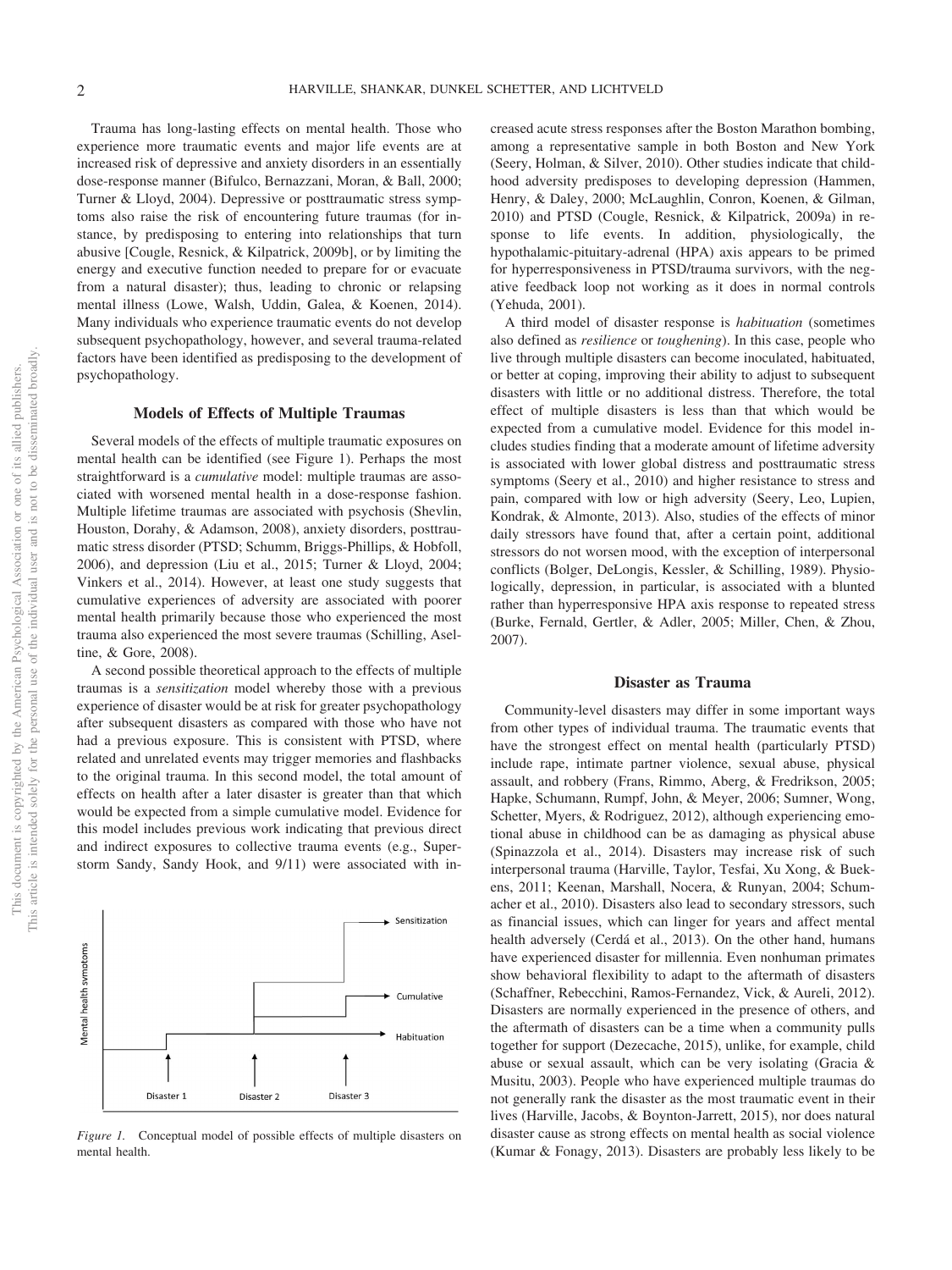perceived as a betrayal or as a cause for self-blame than other types of trauma (Greening, Stoppelbein, & Docter, 2002; Owens & Chard, 2006), and such cognitive appraisals by survivors may partially mediate the relationship between trauma and psychopathology (Klest, Freyd, & Foynes, 2013; Martin, Cromer, DePrince, & Freyd, 2013).

Although the effects of exposure to a single disaster on mental health have been well-characterized (Norris, Friedman, & Watson, 2002; Norris, Friedman, Watson et al., 2002), the effects of multiple disasters are less clear, as only a few studies have examined the effects of combined disasters. In a study of a Chilean earthquake and subsequent tsunami, separate components (earthquake, tsunami, and postdisaster looting) were examined as predictors of mental health; the authors found that specific aspects of disaster were associated with worse mental health (loss, injury, and death), but cumulative exposure (discrete numbers of disasters) was not (Garfin, Silver, Ugalde, Linn, & Inostroza, 2014). In our previous study of the combined effect of Hurricanes Gustav and Katrina on 102 women, a cumulative effect was generally observed when considering severity of exposures, with more severe experience of both hurricanes being associated with higher depressive and PTSD symptoms (Harville, Xiong, et al., 2011). For a few aspects of Gustav (the length of time the house was without power, for instance), an interaction was found with exposure to Katrina, with the combined effect being worse than would be predicted from the individual effects; this effect was stronger for PTSD symptoms than depression symptoms (Harville, Xiong et al., 2011).

These three distinct models of the effects of multiple trauma exposure have not been widely applied to disaster research. Southern Louisiana has been exposed to a number of disasters in recent years, most notably Hurricane Katrina, but also Hurricanes Rita, Ike, Gustav, and Isaac, and widespread Mississippi flooding in 2011. In 2010, the Gulf of Mexico oil spill caused extensive environmental damage and had major economic effects among those dependent on deep-water drilling, fishing, or tourism. In the aftermath of the Gulf of Mexico oil spill, mental health was identified as a high priority public health concern in vulnerable Gulf Coast communities (Goldstein, Osofsky, & Lichtveld, 2011). We explored the effects of the oil spill on mental health (depression and posttraumatic stress symptoms) among those with varying degrees of exposure to previous disasters.

#### **Method**

The GROWH study is a cohort study of the effects of the Gulf oil spill on reproductive health and general health of women of reproductive age. From 2011–2016, women were recruited from prenatal, health, and women, infants, and children (WIC) clinics, from community colleges, and at community events, throughout southeastern Louisiana, targeting the parishes most strongly impacted by the oil spill. Women were eligible if they lived in the region at the time of the oil spill, were 18 – 45 years old, and spoke English, Spanish, or Vietnamese. Pregnant participants needed to be -37 weeks' gestation and carrying a singleton pregnancy. Women were recruited and interviewed by trained research staff, and completed written questionnaires. This analysis incorporates data on 1,366 women who completed the interview, mean age 28.9 (*SD* 6.5), 62% Black, and 29% White. There were 387 (28%) who were pregnant at the time of the interview, while 41% had been pregnant within the last 2 years (see Table 1). Interactions with pregnancy status were examined and results did not differ by whether the woman was pregnant or not, nor was pregnancy status a predictor of the mental health outcomes; therefore, the results were combined across all groups.

#### **Measures**

*Oil spill experience* was measured with questions from several sources, including questions about: (a) a participant's involvement in work on the clean-up and contact with oil, taken from the Gulf Workers' Study (National Institutes of Health, GuLF Study, n.d.); (b) direct exposure to the oil spill, taken from studies performed after the Exxon Valdez spill (Palinkas, Downs, Petterson, & Russell, 1993); (c) the social and economic effects of the oil spill, from a previous study (GUMBO, R03 NR012052); and (d) involvement in litigation, after Exxon Valdez studies (Palinkas et al., 1993;

Table 1

*Southern Louisiana Women Participating in a Study of Disaster Exposure, 2011–2016 (n 1,366)*

| Participant characteristic  | N     | $\%$ |
|-----------------------------|-------|------|
| Age                         |       |      |
| $18 - 25$                   | 430   | 32.9 |
| $>25-30$                    | 378   | 28.6 |
| $>30-35$                    | 261   | 19.7 |
| >35                         | 253   | 19.1 |
| Parity                      |       |      |
| Nulliparous                 | 145   | 11.2 |
| Parous                      | 1,151 | 88.8 |
| Married/living with partner |       |      |
| Yes                         | 515   | 39.2 |
| N <sub>o</sub>              | 800   | 60.8 |
| Race                        |       |      |
| White                       | 375   | 28.9 |
| <b>Black</b>                | 810   | 62.4 |
| Other                       | 114   | 8.9  |
| Income                      |       |      |
| $\le$ = \$20K               | 595   | 45.9 |
| $>$ \$20K-40                | 431   | 33.3 |
| $>$ \$40                    | 270   | 20.8 |
| Smoke in last 2 years       |       |      |
| Yes                         | 379   | 28.1 |
| N <sub>0</sub>              | 971   | 71.9 |
| BMI, categorized            |       |      |
| $>=20$                      | 81    | 6.3  |
| $>20 - 25$                  | 295   | 22.9 |
| $>30-35$                    | 332   | 25.8 |
| >35                         | 580   | 45.0 |
| Parish of residence         |       |      |
| Jefferson                   | 540   | 41.1 |
| Lafourche                   | 92    | 7.0  |
| Orleans                     | 273   | 20.8 |
| Plaquemines                 | 143   | 10.9 |
| St. Bernard                 | 100   | 7.6  |
| St. Charles                 | 11    | .8   |
| Terrebonne                  | 127   | 9.7  |
| Other                       | 80    | 2.1  |
| Time since last pregnancy   |       |      |
| Never pregnant              | 36    | 2.6  |
| Currently pregnant          | 387   | 28.3 |
| $0-2$ years                 | 553   | 40.5 |
| $>2-5$ years                | 193   | 14.1 |
| $>5+$                       | 197   | 14.4 |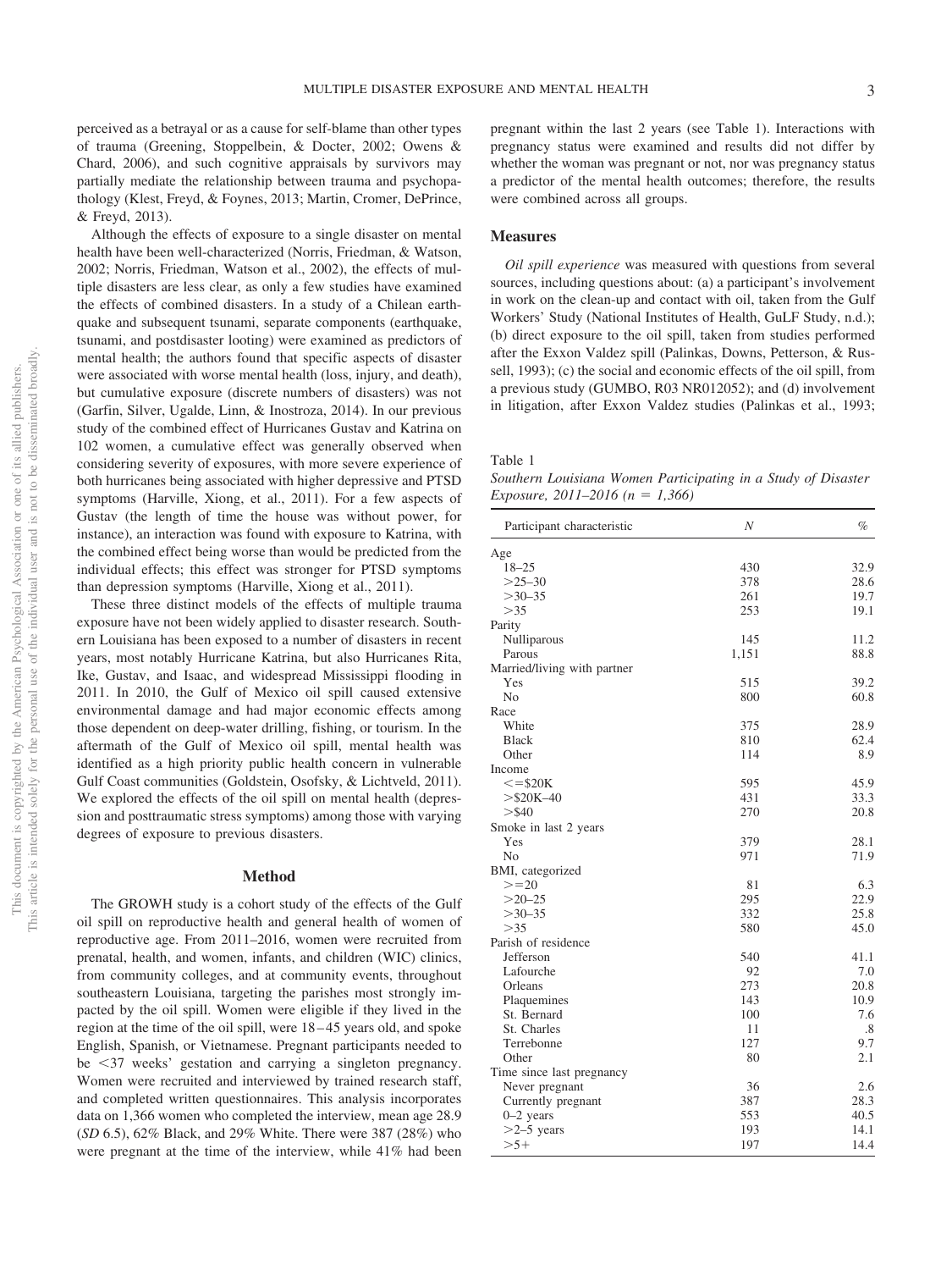Picou, Marshall, & Gill, 2004). Confirmatory factor analysis was used to group the 17 questions asked into categories of exposure: financial/income consequences; direct contact with oil; oil spillrelated trauma (damage to people or own property); loss of use of the coast (damage to areas where one or one's family fishes, boats, or goes to the coast or beach); and involvement in litigation. Involvement in litigation was not related to mental health in this dataset and was, therefore, omitted from further analysis. In addition, separate variables for any exposure to the oil spill (0 vs. 1) and total exposure to the oil spill (sum of the above individual experiences—money, direct contact, trauma, loss of use, and litigation, weighted equally; theoretical range was 0 to 10; range in this sample was 0 to 9).

*Natural disaster experience* was measured with 12 questions, based on a study of Hurricane Andrew (Norris, Perilla, Riad, Kaniasty, & Lavizzo, 1999). Women were asked individually about Hurricanes Katrina (2005), Rita (2005), Ike (2008), Gustav (2008), and the Mississippi flooding of 2011. Hurricane Isaac, which hit in 2012, was added during data collection. For this analysis, only the hurricanes that occurred before the oil spill were included. Total hurricane experience was a sum of the number of disaster experiences across these four disasters (up to 15 per disaster, range  $0 - 60$ ; median in the study was 10). This measure has been associated with poorer mental health and birth outcomes in previous studies (Harville, Xiong, Pridjian, Elkind-Hirsch, & Buekens, 2009; [Xiong et al., 2010\)](#page-10-2) and factor analysis has been conducted (Harville, Xiong et al., 2011) to group the questions for similar aspects of exposure, creating three disaster exposure categories: (a) damage (some or more "damage to house," "house flooded," some or greater "impact of hurricane," and some or greater "total impact on belongings of other people"), (b) perceived/experienced danger ("felt life in danger," "walked in floodwater," and "saw someone die"), and (c) illness/injury to self or others ("experienced illness/injury," "someone in household experienced illness/injury," "someone near died," and "someone else important experienced illness/injury"). An additional question asked whether the respondent had evacuated for the disaster. Damage, danger, and illness have all been associated with depression and PTSD in previous analysis, but evacuation has not (Harville et al., 2015). The overall hurricane variable was the total number of experiences endorsed for each disaster, summed across the different disasters, and the subcategories (damage, danger, and illness/injury) used the number of experiences in those subcategories endorsed for each disaster, summed across the different disasters.

**Mental health.** The Edinburgh Postnatal Depression Index (EDS) was used to assess symptoms of depression (Cox, Holden, & Sagovsky, 1987). This scale was originally designed to address postnatal depression, but has been validated for use in pregnant and nonpregnant samples (Bergink et al., 2011; Cox et al., 1987; Matijasevich et al., 2014; Murray & Cox, 1990). This scale focuses on cognitive and affective symptoms rather than somatic ones, and shows good consistency with other general depression scales, such as the Center for Epidemiologic Studies-Depression (CES-D) and Beck Depression Inventory (BDI; Chaudron et al., 2010; Tandon, Cluxton-Keller, Leis, Le, & Perry, 2012). Probable depression was defined as EDS score greater than 12, which is estimated as the best cut-off for indicating likely depression (Eberhard-Gran, Eskild, Tambs, Opjordsmoen, & Samuelsen, 2001). PTSD symptoms

where measured with the Posttraumatic Checklist (PCL), which asks about symptoms related to any stressful experience and is based on the *Diagnostic and Statistical Manual of Mental Disorders-Fourth Edition* (*DSM–IV*) criteria for PTSD (Weathers, Litz, Herman, Huska, & Keane, 1993). PTSD symptoms were dichotomized at scores greater than 50, which has been shown to perform well as a cut-off relative to clinical diagnosis (Weathers et al., 1993; Weathers, Ruscio, & Keane, 1999). Previous research indicates that those who experience traumas that lead to increased or new psychopathology are more likely to experience subsequent traumas (Bifulco et al., 2000; Lowe et al., 2014; Stein et al., 2002), which means that excluding those with prior symptoms biases the population and the relationship. Therefore, we did not exclude those with a prior diagnosis. Also, some populations are less likely to seek treatment, even when it is available, in response to negative experiences and mental health, so exclusions based on diagnosis would likely lead to differential participations of groups [\(Ward,](#page-10-3) [Mengesha, & Issa, 2014\)](#page-10-3).

#### **Analysis**

The statistical analysis was carried out in the following five steps from the simplest model to the most complex model. First, bivariate log-Poisson regression model with robust variance was conducted to predict the relative risk of likely depression and PTSD for each individual aspect of oil exposure and overall disaster exposure. Next, confounders (age, education, income, marital status, pregnancy status, race, smoking, Body Mass Index [BMI; prepregnant, if applicable]), chosen based on a directed acyclic graph (Textor, Hardt, & Knuppel, 2011) indicating expected causal relationships with exposure and outcome, were entered into the models from the first step. For missing values in covariates, multiple imputation, which can take into account uncertainty because of missing data, was used to impute the missing values. Ten data sets were imputed using Monte Carlo Markov Chain methods in proc mi in SAS (v 9.3), and combined estimates calculated with proc mianalyze. Most frequently missing was BMI (6%). These models tested whether the individual disaster exposure was related to mental health.

Third, log-Poisson models were constructed incorporating the confounders, oil spill experience, and disaster experience. If the cumulative model was true, both oil spill and disaster experience should continue to contribute to the risk of the outcome.

Fourth, the models were extended to incorporate an interaction between oil spill experience and disaster experience (dichotomized at the median), to examine whether the data were consistent with a sensitization (or habituation) effect. Risk ratios for the effect of oil spill exposure on mental health outcomes in those above and below the median of total disaster exposure are presented. Finally, the cumulative and interactive models were analyzed again with individual aspects of disaster exposure, rather than total disaster exposure.

Secondary analyses examined alternate model forms and variable specifications: additive-scale models (risk difference and continuous outcome measures) and continuous disaster exposure variables; results were similar except where otherwise indicated.

Because the data were collected cross-sectionally, we were concerned that those who were suffering from mental health symptoms might be more likely to report exposure to disaster, but not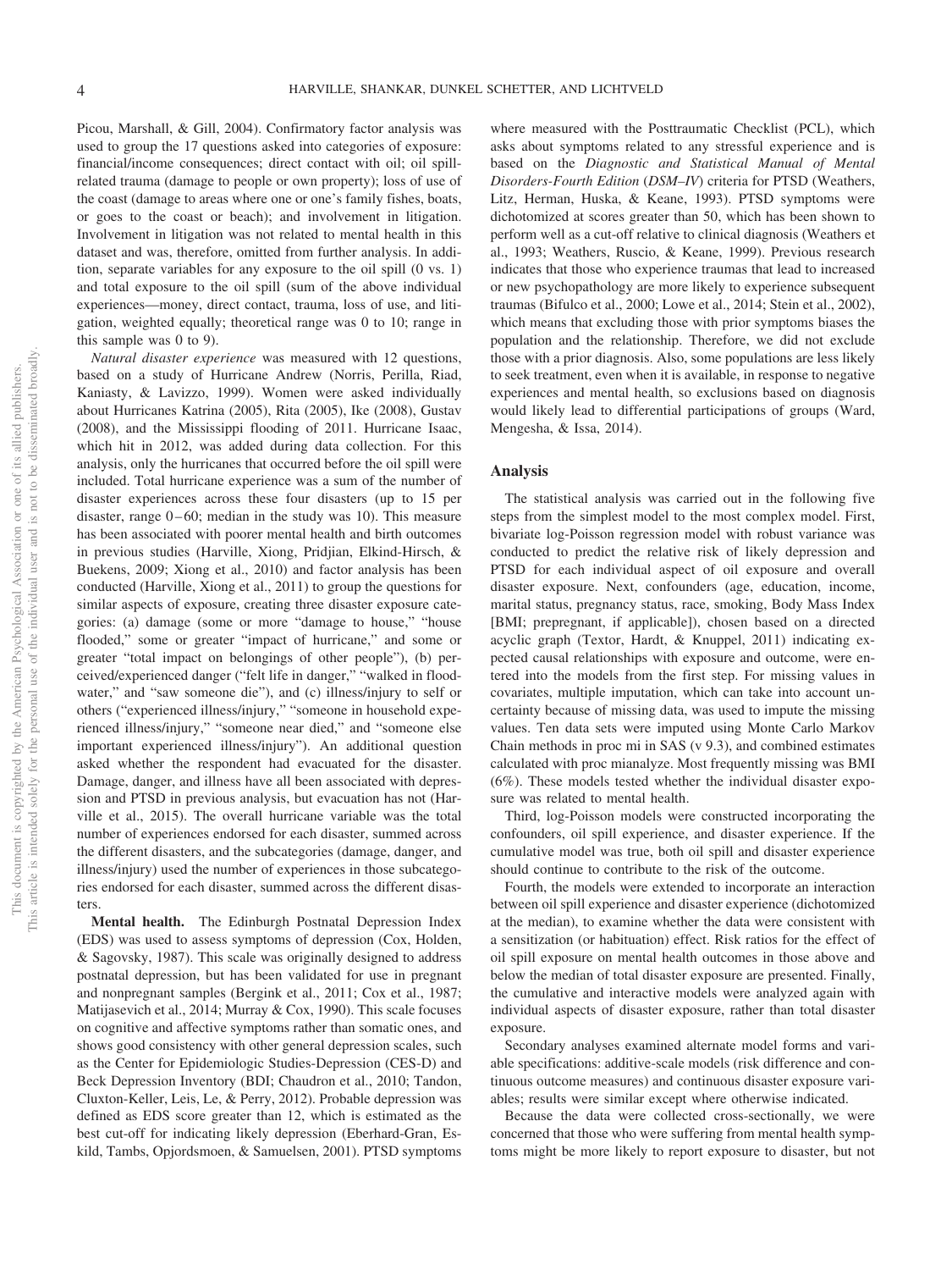actually be more exposed (reverse causation or state dependence; Turner & Lloyd, 2004). This can be conceived as a problem in classification, with the interview questions measuring exposure differentially in those who have the outcome and those who do not. Therefore, using the method of Fox, Lash, and Greenland (2005), we examined a range of sensitivity, specificity, and correlations between the sensitivity and specificity for cases and noncases. Fairly extreme assumptions were required to reduce or eliminate the associations seen, suggesting that such misclassification is probably not the explanation for the results (details, Appendix 1 in supplementary material). Procedures in this study were approved by the Institutional Review Boards of Tulane University, WIC, and Ochsner Clinics, and all participants provided written informed consent.

#### **Results**

The study population was predominantly young, low-income, and Black (see Table 1). The vast majority was exposed to at least one natural disaster and usually multiple disasters (see Table 2), with property damage and evacuation being the most common experiences. The most commonly reported negative effect of the oil spill was financial, followed by damage to the coast or water that the participants used (see Table 2). A smaller proportion had been in direct contact or was involved with litigation. Oil spill exposure was significantly  $(p < .05)$  more common among women who were older, not pregnant, parous, married, not Black, of higher-income, smokers, and who lived near the coast (data not shown). There were 214 women (16%) who met the criterion for depression and 83 (6%) for PTSD. Depression and PTSD were significantly more common among those who were lower-income, who smoked, and had either  $0$  or  $\geq 3$  total pregnancies.

Consistent with a cumulative model, both exposure to oil spill and disaster exposure were associated with depression and PTSD, individually and additively (see Table 3). For instance, both high total exposure (aRR 1.65, 1.14 –2.39) and overall disaster exposure  $(aRR$  1.038, 1.026-1.050 per indicator of exposure) were independently associated with increased risk of depression, and of

#### Table 2

| Description of Disaster Experience of Sample |  |  |  |  |  |
|----------------------------------------------|--|--|--|--|--|
|----------------------------------------------|--|--|--|--|--|

| Disaster exposure                                       | N     | %    |
|---------------------------------------------------------|-------|------|
| Oil spill                                               |       |      |
| Worked on cleanup                                       | 99    | 7.3  |
| Used area along the coast                               | 384   | 29.1 |
| Property lost/damaged                                   | 40    | 3.0  |
| Oil spill directly affected hunting, fishing, gathering | 405   | 30.4 |
| Someone close to you injured or killed                  | 39    | 2.9  |
| Direct contact with oil                                 | 257   | 18.9 |
| Financial effect                                        | 674   | 51.5 |
| I have been contacted by attorneys.                     | 134   | 10.0 |
| I believe that I need legal representation to deal with |       |      |
| the oil spill                                           | 192   | 14.4 |
| I have had unpleasant experiences or memories of        |       |      |
| the litigation                                          | 142   | 11.2 |
| Natural disaster exposure                               |       |      |
| Exposed to Katrina                                      | 1,160 | 93.5 |
| Exposed to Rita                                         | 818   | 67.7 |
| <b>Exposed to Gustav</b>                                | 848   | 70.1 |
| Exposed to Ike                                          | 578   | 48.0 |

|        | j                                                              |
|--------|----------------------------------------------------------------|
|        | ï                                                              |
|        |                                                                |
|        | $O_{ij}^{ij}$ Spill Expansion and $M_{\alpha\nu}$<br>in menden |
|        | .                                                              |
|        | ;<br>;<br>;<br>n m<br>くんじょう コントランド<br>I                        |
|        | l<br>֖֚֡֬֝֬֝֬                                                  |
|        | .<br>.                                                         |
|        | į                                                              |
| ¢<br>I | $\sim$ $\sim$<br>š<br>ſ                                        |

|                                                                                                                                                                                                                                                                                     |              |                                  |                | Depression                      |                               |                                                     |             |                                |                  | PTSD                           |                        |                                                       |
|-------------------------------------------------------------------------------------------------------------------------------------------------------------------------------------------------------------------------------------------------------------------------------------|--------------|----------------------------------|----------------|---------------------------------|-------------------------------|-----------------------------------------------------|-------------|--------------------------------|------------------|--------------------------------|------------------------|-------------------------------------------------------|
|                                                                                                                                                                                                                                                                                     |              | Unadjusted                       | $\mathsf I$    | Adjusted <sup>a</sup>           |                               | Cumulative <sup>a</sup>                             |             | Unadjusted                     |                  | Adjusted <sup>a</sup>          |                        | Cumulative <sup>a</sup>                               |
| Disaster exposure                                                                                                                                                                                                                                                                   | RR           | $95\%$ CI                        | RR             | $95%$ CI                        | RR                            | 95% CI                                              | RR          | $95%$ CI                       | RR               | $95%$ CI                       | RR                     | $95%$ CI                                              |
| Any exposure                                                                                                                                                                                                                                                                        | 1.09         | $[1.05 - 1.13]$                  | .75            | $1.30 - 2.36$ ]                 | $\overline{.30}$              | $.98 - 1.71$                                        | 1.04        | $1.01 - 1.07$ ]                | 1.79             | $1.10 - 2.90$ ]                |                        | $1.05 - 2.98$ ]                                       |
| Overall disaster exposure<br>High income loss                                                                                                                                                                                                                                       | 1.08         | $[1.03 - 1.13]$                  | 53             | $1.17 - 2.01$ ]                 | $1.038^{b}$<br>$\frac{31}{2}$ | $1.026 - 1.050$<br>$1.02 - 1.68$ ]                  | 1.06        | $1.02 - 1.09$ ]                | 2.09             | $1.35 - 3.23$                  | .037<br>2.03           | $1.016 - 1.059$<br>$1.33 - 3.08$ ]                    |
| Overall disaster exposure<br>Direct contact with oil                                                                                                                                                                                                                                | 1.12         | $[1.06 - 1.18]$                  | $\ddot{\circ}$ | $[1.24 - 2.23]$                 | 1.039<br>$\overline{4}$       | $1.027 - 1.051$<br>$1.09 - 1.91$ ]                  | $-0.1$      | $1.00 - 1.08$ ]                | $\overline{141}$ | $-.87 - 2.29$ ]                | .038<br>09.1           | 1.018-1.059]<br>$1.00 - 2.59$ ]                       |
| Overall disaster exposure<br>Traumatic/property loss                                                                                                                                                                                                                                | Ξ            | $[1.01 - 1.21]$                  | 56             | $-.96 - 2.55$                   | 1.037<br>1.34                 | $1.025 - 1.049$<br>88-2.02]                         | 1.04        | [11.11]                        | 1.50             | $[.70 - 3.21]$                 | 0.039<br>117           | 1.018-1.060]<br>$.56 - 2.46$                          |
| Overall disaster exposure<br>Overall disaster exposure<br>Loss of use of coast, etc.                                                                                                                                                                                                | 1.10         | $[1.05 - 1.14]$                  | .76            | $[1.34 - 2.36]$                 | 1.040<br>1.041<br>$-49$       | $1.028 - 1.052$<br>$1.029 - 1.053$<br>$1.15 - 1.93$ | 1.05        | $1.02 - 1.08$ ]                | 2.00             | $[1.25 - 3.21]$                | 0.044<br>1.041<br>2.22 | $1.020 - 1.062$<br>$1.023 - 1.065$<br>$1.40 - 3.53$ ] |
| Total exposure<br>Low                                                                                                                                                                                                                                                               |              |                                  | $\odot$        |                                 | $\overline{0}$                |                                                     | S           |                                |                  |                                | $00_{.1}$              |                                                       |
| Medium-low                                                                                                                                                                                                                                                                          | 1.48         | $1.03 - 2.11$                    | 35             | $.90 - 1.69$ ]                  | 1.12                          | $.81 - 1.56$                                        | $-0.07$     | $.58 - 1.94$                   | $\frac{5}{1}$    | $.66 - 2.00$ ]                 | 117                    | $.64 - 2.16$                                          |
| Medium-high<br>High                                                                                                                                                                                                                                                                 | 1.62<br>2.61 | $1.75 - 3.89$ ]<br>$1.80 - 2.41$ | 2.24           | $1.60 - 3.14$ ]<br>$.96 - 1.90$ | 1.65<br>1.15                  | $1.14 - 2.39$ ]<br>$.81 - 1.64$ ]                   | .96<br>2.44 | $1.10 - 3.50$<br>$1.29 - 4.65$ | 2.44<br>1.85     | $1.07 - 3.20$<br>$1.36 - 4.37$ | 2.28<br>1.66           | $1.20 - 4.32$<br>$.92 - 3.01$                         |
| Overall disaster exposure                                                                                                                                                                                                                                                           |              |                                  |                |                                 | 1.038                         | 1.026-1.050                                         |             |                                |                  |                                | 1.037                  | 1.016-1.058]                                          |
| <sup>a</sup> Adjusted for age, Body Mass Index, Black, income, gravidity, education, partnership status, and smoking. <sup>b</sup> Relative risk per experience of disaster.<br><i>Note</i> . RR = relative risk; $CI =$ confidence interval; PTSD = posttraumatic stress disorder. |              |                                  |                |                                 |                               |                                                     |             |                                |                  |                                |                        |                                                       |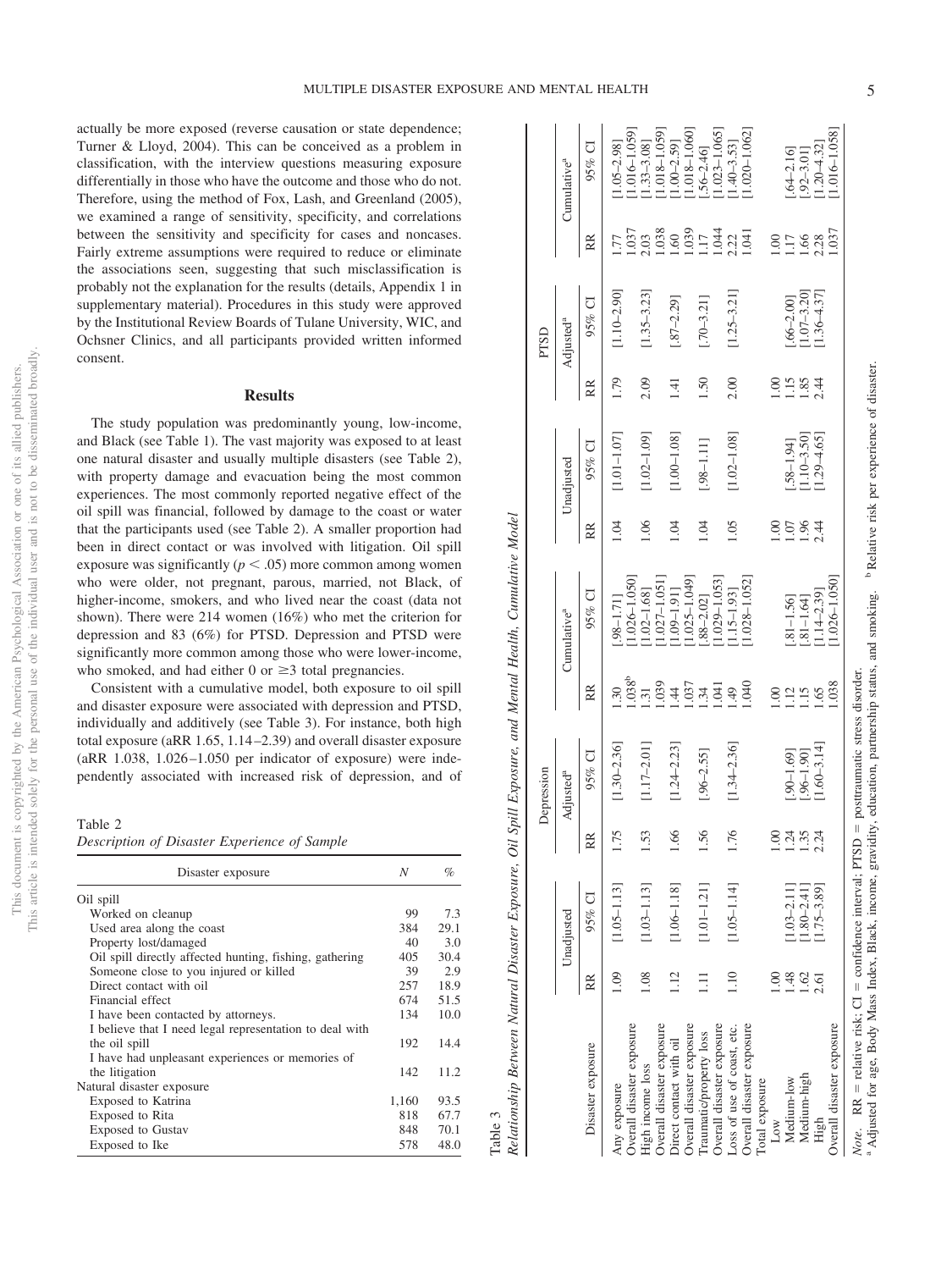PTSD (aRRs 2.28, 1.20–4.32; 1.037, 1.016–1.058, respectively.) This same pattern— both oil spill exposure and disaster exposure predicting depressive and PTSD symptoms—was found for income loss because of the oil spill, direct contact with oil, and loss of use of the coast.

The evidence for an interaction of the two exposures and, thus, for a sensitization or habituation model, was not strong (see [Table](#page-7-0) [4\)](#page-7-0), with the strength of the association between the oil spill and the mental health outcomes remaining relatively constant regardless of previous exposure to disaster. Examining alternative measures of disaster exposure resulted in similar conclusions (data not shown). When results were examined with continuous symptoms measures of depression and PTSD, results similarly indicated a cumulative but not interactive effect, with the exception that exposure to the oil spill (measured several ways) and experiencing illness or injury because of disaster had a significant interaction  $(p < .05)$  predicting PTSD symptoms synergistically or in a compounded manner (Table 1 in supplementary material).

#### **Discussion**

In this study of a special population that had been highly exposed to disasters of many kinds, data were most consistent with a cumulative rather than a sensitization model. Exposure to natural disasters and the oil spill were each individually and additively associated with worse mental health, but there was no evidence of interaction of exposures, with one exception: illness/injury because of disaster in-

teracted synergistically with oil spill exposure to predict PTSD symptoms (although the interaction was not particularly statistically strong). Some studies of trauma and PTSD distinguish "assaultive" traumas (those related to actual or threatened bodily violation) from "nonassaultive" traumas (that include natural disasters; Lowe et al., 2014). Although by this definition the data in this manuscript deal entirely with nonassaultive traumas, illness/injury have stronger physical effects than property damage or evacuation, and so our results would, broadly, fit that framework.

Limitations of the study include use of screening instruments rather than formal diagnosis, self-report of disaster exposure, and a population not representative of the entire region. Perhaps the biggest concern is whether the observed correlations represent a likely causal relationship between disaster outcome and depression/PTSD, or whether those with mental illness or symptomatology are more likely to report experiences of disaster, even if their experience was in fact similar to other people's. Our analysis suggests that this is likely to explain no more than a small part of the association. A sensitivity analysis indicated that reporting would have had to be substantially differential (much more than is plausible) between cases and noncases for differential reporting to be the cause of the associations seen (Appendix 1 in supplementary material). In addition, most of the disaster-related events that were queried were concrete actions and events, which were probably less vulnerable to reporting bias than subjective impressions.

### <span id="page-7-0"></span>Table 4

*Relationship Between Natural Disaster, Oil Spill Exposure, and Mental Health, Interactive Model*

|                                                                                        |                 | Depression      |                     |                 | <b>PTSD</b>     |                     |
|----------------------------------------------------------------------------------------|-----------------|-----------------|---------------------|-----------------|-----------------|---------------------|
| Estimated effect of the given oil spill measure, within strata<br>of disaster exposure | RR <sup>a</sup> | 95% CI          | $p$ for interaction | RR <sup>a</sup> | 95% CI          | $p$ for interaction |
| Any exposure to oil spill, high disaster exposure stratum                              | 1.40            | $[.99-1.96]$    | .99                 | 1.55            | $[.85 - 2.82]$  | .31                 |
| Any exposure to oil spill, low disaster exposure stratum                               | 1.31            | $[.84 - 2.04]$  |                     | 2.54            | $[1.06 - 6.09]$ |                     |
| High income loss because of oil spill, high disaster                                   |                 |                 |                     |                 |                 |                     |
| exposure stratum                                                                       | 1.25            | $[.92 - 1.69]$  | .33                 | 1.66            | $[.99 - 2.77]$  | .16                 |
| High income loss because of oil spill, low disaster exposure                           |                 |                 |                     |                 |                 |                     |
| stratum                                                                                | 1.53            | $[.95 - 2.46]$  |                     | 3.02            | $[1.35 - 6.77]$ |                     |
| Direct contact with oil, high disaster exposure stratum                                | 1.43            | $[1.05 - 1.97]$ | .39                 | 1.45            | $[.84 - 2.49]$  | .25                 |
| Direct contact with oil, low disaster exposure stratum                                 | 1.75            | $[1.04 - 2.92]$ |                     | 2.44            | $[1.08 - 5.50]$ |                     |
| Traumatic/property loss because of oil spill, high disaster                            |                 |                 |                     |                 |                 |                     |
| exposure stratum                                                                       | 1.61            | $[1.03 - 2.51]$ | .68                 | 1.51            | $[.69 - 3.33]$  | .56                 |
| Traumatic/property loss because of oil spill, low disaster                             |                 |                 |                     |                 |                 |                     |
| exposure stratum                                                                       | 1.16            | $[.44 - 3.09]$  |                     | .70             | $[.11 - 4.43]$  |                     |
| Loss of use of coast, etc. because of oil spill, high disaster                         |                 |                 |                     |                 |                 |                     |
| exposure stratum                                                                       | 1.54            | $[1.12 - 2.13]$ | .93                 | 1.96            | $[1.10 - 3.47]$ | .43                 |
| Loss of use of coast, etc., because of oil spill, low disaster                         |                 |                 |                     |                 |                 |                     |
| exposure stratum                                                                       | 1.49            | $[.94 - 2.38]$  |                     | 2.97            | $[1.21 - 7.29]$ |                     |
| Total exposure to oil spill                                                            |                 |                 |                     |                 |                 |                     |
| High disaster exposure stratum                                                         |                 |                 |                     |                 |                 |                     |
| Low                                                                                    | Ref             |                 |                     | $\mathbf b$     |                 |                     |
| Medium-low                                                                             | 1.01            | $[.67-1.54]$    | .31                 |                 |                 |                     |
| Medium-high                                                                            | 1.16            | $[.77 - 1.74]$  | .85                 |                 |                 |                     |
| High                                                                                   | 1.56            | $[1.02 - 2.40]$ | .26                 |                 |                 |                     |
| Low disaster exposure stratum                                                          |                 |                 |                     |                 |                 |                     |
| Low                                                                                    | Ref             |                 |                     |                 |                 |                     |
| Medium-low                                                                             | 1.40            | $[.82 - 2.36]$  |                     |                 |                 |                     |
| Medium-high                                                                            | 1.12            | $56 - 2.24$     |                     |                 |                 |                     |
| High                                                                                   | 2.24            | $[1.08 - 4.62]$ |                     |                 |                 |                     |

*Note*. RR = relative risk; CI = confidence interval; PTSD = posttraumatic stress disorder.<br><sup>a</sup> Adjusted for age, Body Mass Index, Black, income, gravidity, education, partnership status, smoking. <sup>b</sup> Failed to converge.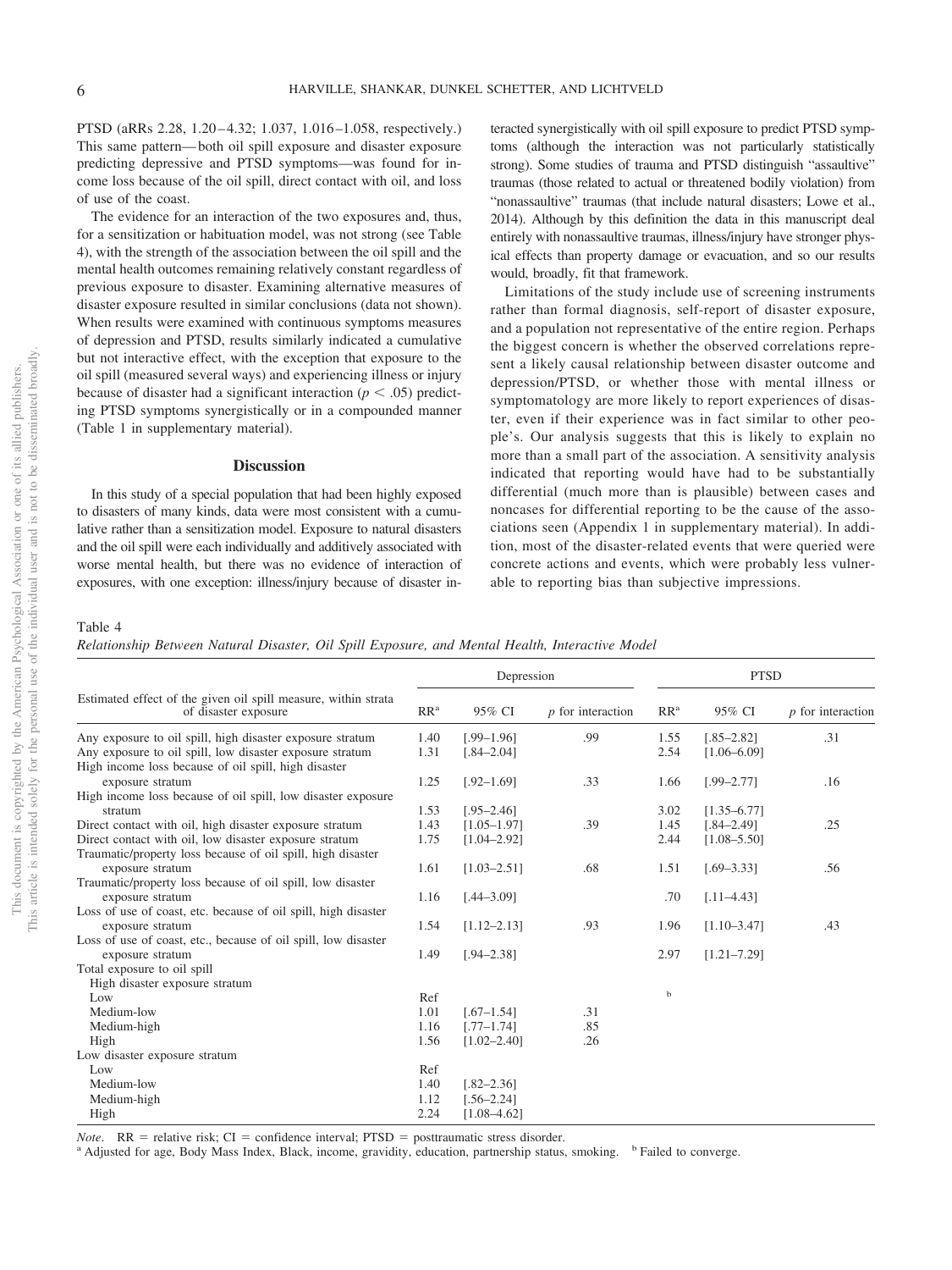In interpreting these results, the study population—young women must be kept in mind. Generally, studies find that women have a stronger mental health reaction to disaster than men, while differences by age are inconsistent (Norris et al., 2002). It is possible that the cumulative or sensitization effects would, therefore, be stronger in women than in a comparable sample of men, but we cannot demonstrate that. The sample was unselected with respect to exposure or clinical outcomes (i.e., it is not specifically designed to study those who were seeking restitution for oil-spill-related losses, or reported for mental health screening) and thus is more representative than many similar studies, although the overall region is highly disaster-exposed. Compared with the overall population of births in these parishes, this population is younger and more Black (Louisiana Department of Health, 2015); it is also generally poor. Overall, this population is vulnerable. Disaster does not affect all populations equally, even within a geographic area. Poverty and racism may put women at risk for a depression and PTSD (Bryant-Davis, Ullman, Tsong, Tillman, & Smith, 2010; Paranjape, Sprauve-Holmes, Gaughan, & Kaslow, 2009), and lifetime trauma exposure has been found to be very common among low-income Black women (Dailey, Humphreys, Rankin, & Lee, 2011). Living in a disadvantaged or dangerous neighborhood may interact with negative life experiences to increase susceptibility to depression (Cutrona et al., 2005). A longitudinal study of a similar demographic group after Hurricane Katrina found that poor mental health before the storm was particularly important in predicting high risk of posttraumatic stress symptoms and psychological distress after Katrina (Paxson, Fussell, Rhodes, & Waters, 2012). Black women may define their experiences differently than the (White, male, and educated) mental health establishment, which may influence both their coping strategies as well as limiting their access to mental health services—for instance, one study of older Black women found they were likely to regard depression as a natural consequence of life experiences and something to be persevered through [\(Ward et al., 2014\)](#page-10-3). Follow-up for mental health issues after disaster may need to consider previous trauma exposures rather than previous diagnosis when trying to reach those at risk for psychopathology, as well as reaching out across the population rather than expecting those who need help to seek care.

#### **Conclusions**

The results of this study support most strongly a cumulative risk model for the effects of multiple disasters, although the sensitization and habituation models may need to be investigated in other populations. This finding warns against the complacency of expecting those living in disaster-prone areas to be unaffected by disasters. At the same time, it suggests that mental health responses to future disasters in such areas are not likely to be disproportionately severe, and encourages study of outreach strategies that reach all those who need mental health assistance, as well as factors that lead to resilient communities.

#### **References**

Bergink, V., Kooistra, L., Lambregtse-van den Berg, M. P., Wijnen, H., Bunevicius, R., van Baar, A., & Pop, V. (2011). Validation of the Edinburgh Depression Scale during pregnancy. *Journal of Psychoso-* *matic Research, 70,* 385–389. [http://dx.doi.org/10.1016/j.jpsychores](http://dx.doi.org/10.1016/j.jpsychores.2010.07.008) [.2010.07.008](http://dx.doi.org/10.1016/j.jpsychores.2010.07.008)

- Bifulco, A., Bernazzani, O., Moran, P. M., & Ball, C. (2000). Lifetime stressors and recurrent depression: Preliminary findings of the Adult Life Phase Interview (ALPHI). *Social Psychiatry and Psychiatric Epidemiology, 35,* 264 –275. [http://dx.doi.org/10.1007/s001270050](http://dx.doi.org/10.1007/s001270050238) [238](http://dx.doi.org/10.1007/s001270050238)
- Bolger, N., DeLongis, A., Kessler, R. C., & Schilling, E. A. (1989). Effects of daily stress on negative mood. *Journal of Personality and Social Psychology, 57,* 808 – 818. Retrieved from [http://psycnet.apa.org/](http://psycnet.apa.org/journals/psp/57/5/808/) [journals/psp/57/5/808/;](http://psycnet.apa.org/journals/psp/57/5/808/)<http://dx.doi.org/10.1037/0022-3514.57.5.808>
- Bryant-Davis, T., Ullman, S. E., Tsong, Y., Tillman, S., & Smith, K. (2010). Struggling to survive: Sexual assault, poverty, and mental health outcomes of African American women. *American Journal of Orthopsychiatry, 80,* 61–70.<http://dx.doi.org/10.1111/j.1939-0025.2010.01007.x>
- Burke, H. M., Fernald, L. C., Gertler, P. J., & Adler, N. E. (2005). Depressive symptoms are associated with blunted cortisol stress responses in very low-income women. *Psychosomatic Medicine, 67,* 211– 216.<http://dx.doi.org/10.1097/01.psy.0000156939.89050.28>
- Cerdá, M., Bordelois, P. M., Galea, S., Norris, F., Tracy, M., & Koenen, K. C. (2013). The course of posttraumatic stress symptoms and functional impairment following a disaster: What is the lasting influence of acute versus ongoing traumatic events and stressors? *Social Psychiatry and Psychiatric Epidemiology, 48,* 385–395. [http://dx.doi.org/10.1007/](http://dx.doi.org/10.1007/s00127-012-0560-3) [s00127-012-0560-3](http://dx.doi.org/10.1007/s00127-012-0560-3)
- Chaudron, L. H., Szilagyi, P. G., Tang, W., Anson, E., Talbot, N. L., Wadkins, H. I., ... Wisner, K. L. (2010). Accuracy of depression screening tools for identifying postpartum depression among urban mothers. *Pediatrics, 125,* e609 – e617. [http://dx.doi.org/10.1542/peds](http://dx.doi.org/10.1542/peds.2008-3261) [.2008-3261](http://dx.doi.org/10.1542/peds.2008-3261)
- Cougle, J. R., Resnick, H., & Kilpatrick, D. G. (2009a). Does prior exposure to interpersonal violence increase risk of PTSD following subsequent exposure? *Behaviour Research and Therapy, 47,* 1012– 1017.<http://dx.doi.org/10.1016/j.brat.2009.07.014>
- Cougle, J. R., Resnick, H., & Kilpatrick, D. G. (2009b). A prospective examination of PTSD symptoms as risk factors for subsequent exposure to potentially traumatic events among women. *Journal of Abnormal Psychology, 118,* 405– 411.<http://dx.doi.org/10.1037/a0015370>
- Cox, J. L., Holden, J. M., & Sagovsky, R. (1987). Detection of postnatal depression. Development of the 10-item Edinburgh Postnatal Depression Scale. *The British Journal of Psychiatry, 150,* 782–786. Retrieved from [http://www.ncbi.nlm.nih.gov/entrez/query.fcgi?cmd](http://www.ncbi.nlm.nih.gov/entrez/query.fcgi?cmd=Retrieve&db=PubMed&dopt=Citation&list_uids=3651732)=Retrieve&db =PubMed&dopt=[Citation&list\\_uids](http://www.ncbi.nlm.nih.gov/entrez/query.fcgi?cmd=Retrieve&db=PubMed&dopt=Citation&list_uids=3651732)=3651732; [http://dx.doi.org/10](http://dx.doi.org/10.1192/bjp.150.6.782) [.1192/bjp.150.6.782](http://dx.doi.org/10.1192/bjp.150.6.782)
- Cutrona, C. E., Russell, D. W., Brown, P. A., Clark, L. A., Hessling, R. M., & Gardner, K. A. (2005). Neighborhood context, personality, and stressful life events as predictors of depression among African American women. *Journal of Abnormal Psychology, 114,* 3–15. [http://dx.doi.org/](http://dx.doi.org/10.1037/0021-843X.114.1.3) [10.1037/0021-843X.114.1.3](http://dx.doi.org/10.1037/0021-843X.114.1.3)
- Dailey, D. E., Humphreys, J. C., Rankin, S. H., & Lee, K. A. (2011). An exploration of lifetime trauma exposure in pregnant low-income African American women. *Maternal and Child Health Journal*, 15, 410-418. <http://dx.doi.org/10.1007/s10995-008-0315-7>
- Dezecache, G. (2015). Human collective reactions to threat. *WIREs: Cognitive Science, 6,* 209 –219.<http://dx.doi.org/10.1002/wcs.1344>
- Eberhard-Gran, M., Eskild, A., Tambs, K., Opjordsmoen, S., & Samuelsen, S. O. (2001). Review of validation studies of the Edinburgh Postnatal Depression Scale. *Acta Psychiatrica Scandinavica, 104,* 243–249. [http://](http://dx.doi.org/10.1034/j.1600-0447.2001.00187.x) [dx.doi.org/10.1034/j.1600-0447.2001.00187.x](http://dx.doi.org/10.1034/j.1600-0447.2001.00187.x)
- Fox, M. P., Lash, T. L., & Greenland, S. (2005). A method to automate probabilistic sensitivity analyses of misclassified binary variables. *International Journal of Epidemiology, 34,* 1370 –1376. [http://dx.doi.org/](http://dx.doi.org/10.1093/ije/dyi184) [10.1093/ije/dyi184](http://dx.doi.org/10.1093/ije/dyi184)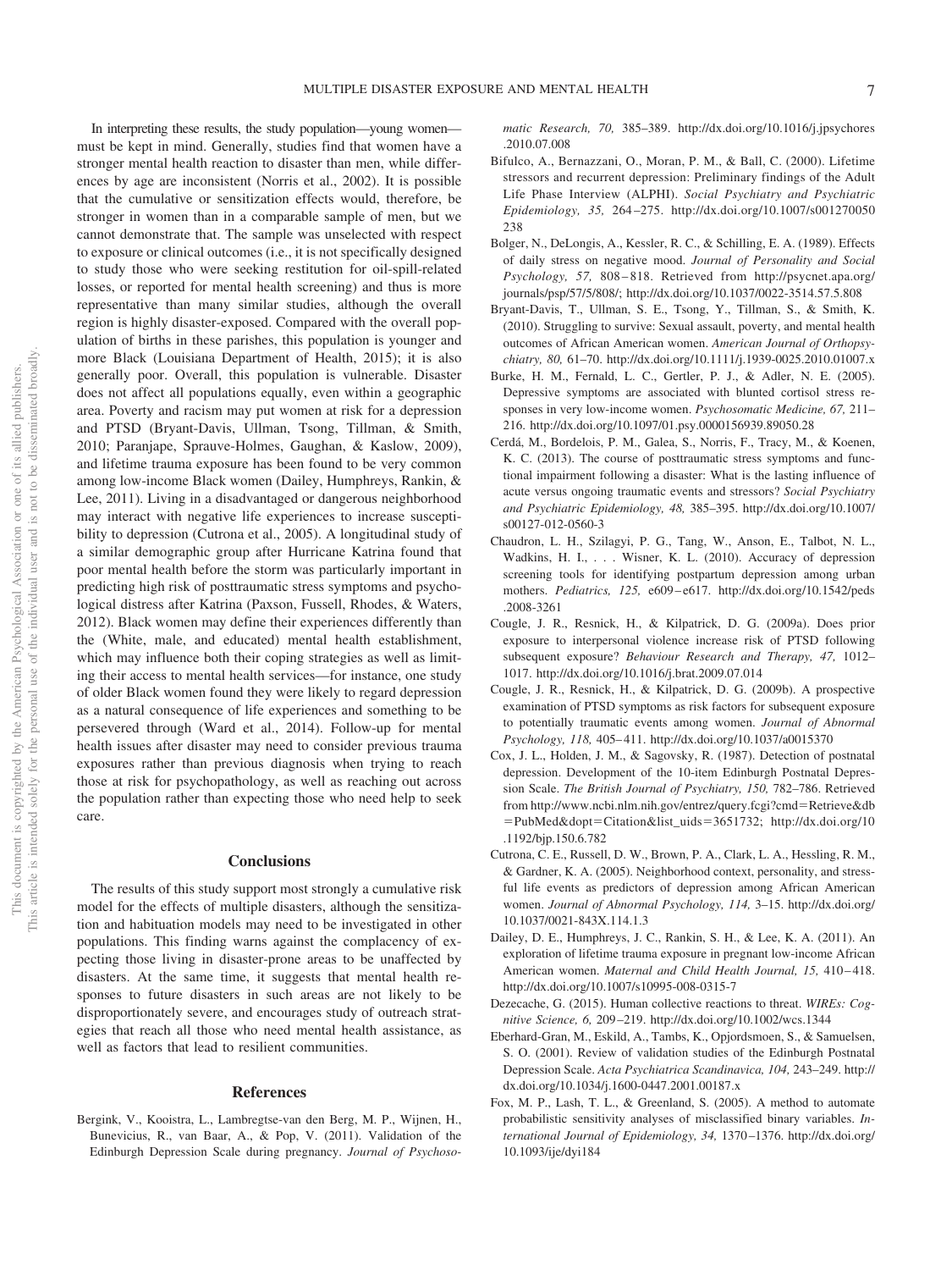- Frans, O., Rimmö, P. A., Aberg, L., & Fredrikson, M. (2005). Trauma exposure and post-traumatic stress disorder in the general population. *Acta Psychiatrica Scandinavica, 111,* 291–299. [http://dx.doi.org/10](http://dx.doi.org/10.1111/j.1600-0447.2004.00463.x) [.1111/j.1600-0447.2004.00463.x](http://dx.doi.org/10.1111/j.1600-0447.2004.00463.x)
- Garfin, D. R., Silver, R. C., Ugalde, F. J., Linn, H., & Inostroza, M. (2014). Exposure to rapid succession disasters: A study of residents at the epicenter of the Chilean Bío Bío earthquake. *Journal of Abnormal Psychology, 123,* 545–556.<http://dx.doi.org/10.1037/a0037374>
- Goldstein, B. D., Osofsky, H. J., & Lichtveld, M. Y. (2011). The Gulf oil spill. *The New England Journal of Medicine, 364,* 1334 –1348. [http://](http://dx.doi.org/10.1056/NEJMra1007197) [dx.doi.org/10.1056/NEJMra1007197](http://dx.doi.org/10.1056/NEJMra1007197)
- Gracia, E., & Musitu, G. (2003). Social isolation from communities and child maltreatment: A cross-cultural comparison. *Child Abuse & Neglect: The International Journal, 27,* 153–168. [http://dx.doi.org/10](http://dx.doi.org/10.1016/S0145-2134%2802%2900538-0) [.1016/S0145-2134\(02\)00538-0](http://dx.doi.org/10.1016/S0145-2134%2802%2900538-0)
- Greening, L., Stoppelbein, L., & Docter, R. (2002). The mediating effects of attributional style and event-specific attributions on postdisaster adjustment. *Cognitive Therapy and Research, 26,* 261–274. Retrieved from [http://libproxy.tulane.edu:2048/login?url](http://libproxy.tulane.edu:2048/login?url=http://search.ebscohost.com/login.aspx?direct=true&db=pbh&AN=11306168&login.asp&site=ehost-live&scope=site)=http://search.ebscohost.com/ login.aspx?direct=true&db=pbh&AN=[11306168&login.asp&site](http://libproxy.tulane.edu:2048/login?url=http://search.ebscohost.com/login.aspx?direct=true&db=pbh&AN=11306168&login.asp&site=ehost-live&scope=site)= [ehost-live&scope](http://libproxy.tulane.edu:2048/login?url=http://search.ebscohost.com/login.aspx?direct=true&db=pbh&AN=11306168&login.asp&site=ehost-live&scope=site)=site;<http://dx.doi.org/10.1023/A:1014530021675>
- Hammen, C., Henry, R., & Daley, S. E. (2000). Depression and sensitization to stressors among young women as a function of childhood adversity. *Journal of Consulting and Clinical Psychology, 68,* 782–787. Retrieved from [http://psycnet.apa.org/journals/ccp/68/5/782/;](http://psycnet.apa.org/journals/ccp/68/5/782/) [http://dx](http://dx.doi.org/10.1037/0022-006X.68.5.782) [.doi.org/10.1037/0022-006X.68.5.782](http://dx.doi.org/10.1037/0022-006X.68.5.782)
- Hapke, U., Schumann, A., Rumpf, H. J., John, U., & Meyer, C. (2006). Post-traumatic stress disorder: The role of trauma, pre-existing psychiatric disorders, and gender. *European Archives of Psychiatry and Clinical Neuroscience, 256,* 299 –306. [http://dx.doi.org/10.1007/s00406-](http://dx.doi.org/10.1007/s00406-006-0654-6) [006-0654-6](http://dx.doi.org/10.1007/s00406-006-0654-6)
- Harville, E. W., Jacobs, M., & Boynton-Jarrett, R. (2015). When is exposure to a natural disaster traumatic? Comparison of a trauma questionnaire and disaster exposure inventory. *PLoS ONE, 10,* e0123632. [http://](http://dx.doi.org/10.1371/journal.pone.0123632) [dx.doi.org/10.1371/journal.pone.0123632](http://dx.doi.org/10.1371/journal.pone.0123632)
- Harville, E. W., Taylor, C. A., Tesfai, H., Xu, Xiong., & Buekens, P. (2011). Experience of Hurricane Katrina and reported intimate partner violence. *Journal of Interpersonal Violence, 26,* 833– 845. [http://dx.doi](http://dx.doi.org/10.1177/0886260510365861) [.org/10.1177/0886260510365861](http://dx.doi.org/10.1177/0886260510365861)
- Harville, E. W., Xiong, X., Pridjian, G., Elkind-Hirsch, K., & Buekens, P. (2009). Postpartum mental health after Hurricane Katrina: A cohort study. *BMC Pregnancy and Childbirth, 9,* 21. [http://dx.doi.org/10.1186/](http://dx.doi.org/10.1186/1471-2393-9-21) [1471-2393-9-21](http://dx.doi.org/10.1186/1471-2393-9-21)
- Harville, E. W., Xiong, X., Smith, B. W., Pridjian, G., Elkind-Hirsch, K., & Buekens, P. (2011). Combined effects of Hurricane Katrina and Hurricane Gustav on the mental health of mothers of small children. *Journal of Psychiatric and Mental Health Nursing, 18,* 288 –296. [http://](http://dx.doi.org/10.1111/j.1365-2850.2010.01658.x) [dx.doi.org/10.1111/j.1365-2850.2010.01658.x](http://dx.doi.org/10.1111/j.1365-2850.2010.01658.x)
- Keenan, H. T., Marshall, S. W., Nocera, M. A., & Runyan, D. K. (2004). Increased incidence of inflicted traumatic brain injury in children after a natural disaster. *American Journal of Preventive Medicine, 26,* 189 –193. <http://dx.doi.org/10.1016/j.amepre.2003.10.023>
- Klest, B., Freyd, J. J., & Foynes, M. M. (2013). Trauma exposure and posttraumatic symptoms in Hawaii: Gender, ethnicity, and social context. *Psychological Trauma: Theory, Research, Practice, and Policy, 5,* 409 – 416.<http://dx.doi.org/10.1037/a0029336>
- Kumar, M., & Fonagy, P. (2013). Differential effects of exposure to social violence and natural disaster on children's mental health. *Journal of Traumatic Stress, 26,* 695–702.<http://dx.doi.org/10.1002/jts.21874>
- Liu, H., Prause, N., Wyatt, G. E., Williams, J. K., Chin, D., Davis, T.,... Myers, H. F. (2015). Development of a composite trauma exposure risk index. *Psychological Assessment, 27,* 965–974. [http://dx.doi.org/10](http://dx.doi.org/10.1037/pas0000069) [.1037/pas0000069](http://dx.doi.org/10.1037/pas0000069)
- Louisiana Department of Health. (2015). *State registrar & vital records: Birth data*. Retrieved from [http://new.dhh.louisiana.gov/index.cfm/page/](http://new.dhh.louisiana.gov/index.cfm/page/704) [704](http://new.dhh.louisiana.gov/index.cfm/page/704)
- Lowe, S. R., Walsh, K., Uddin, M., Galea, S., & Koenen, K. C. (2014). Bidirectional relationships between trauma exposure and posttraumatic stress: A longitudinal study of Detroit residents. *Journal of Abnormal Psychology, 123,* 533–544.<http://dx.doi.org/10.1037/a0037046>
- Martin, C. G., Cromer, L. D., Deprince, A. P., & Freyd, J. J. (2013). The role of cumulative trauma, betrayal, and appraisals in understanding trauma symptomatology. *Psychological Trauma: Theory, Research, Practice, and Policy, 5,* 110 –118.<http://dx.doi.org/10.1037/a0025686>
- Matijasevich, A., Munhoz, T. N., Tavares, B. F., Barbosa, A. P., da Silva, D. M., Abitante, M. S.,... Santos, I. S. (2014). Validation of the Edinburgh Postnatal Depression Scale (EPDS) for screening of major depressive episode among adults from the general population. *BMC Psychiatry, 14,* 284.<http://dx.doi.org/10.1186/s12888-014-0284-x>
- McLaughlin, K. A., Conron, K. J., Koenen, K. C., & Gilman, S. E. (2010). Childhood adversity, adult stressful life events, and risk of past-year psychiatric disorder: A test of the stress sensitization hypothesis in a population-based sample of adults. *Psychological Medicine, 40,* 1647– 1658.<http://dx.doi.org/10.1017/S0033291709992121>
- Miller, G. E., Chen, E., & Zhou, E. S. (2007). If it goes up, must it come down? Chronic stress and the hypothalamic-pituitary-adrenocortical axis in humans. *Psychological Bulletin, 133,* 25– 45. [http://dx.doi.org/10](http://dx.doi.org/10.1037/0033-2909.133.1.25) [.1037/0033-2909.133.1.25](http://dx.doi.org/10.1037/0033-2909.133.1.25)
- Murray, D., & Cox, J. L. (1990). Screening for depression during pregnancy with the Edinburgh depression scale. *Journal of Reproductive and Infant Psychology, 8,* 99 –107. [http://dx.doi.org/10.1080/0264683900](http://dx.doi.org/10.1080/02646839008403615) [8403615](http://dx.doi.org/10.1080/02646839008403615)
- National Institutes of Health. (n.d.). *GuLF Study*. Retrieved from [https://](https://gulfstudy.nih.gov/en/index.html) [gulfstudy.nih.gov/en/index.html](https://gulfstudy.nih.gov/en/index.html)
- Norris, F. H., Friedman, M. J., & Watson, P. J. (2002). 60,000 disaster victims speak: Part II. Summary and implications of the disaster mental health research. *Psychiatry, 65,* 240 –260. [http://dx.doi.org/10.1521/psyc](http://dx.doi.org/10.1521/psyc.65.3.240.20169) [.65.3.240.20169](http://dx.doi.org/10.1521/psyc.65.3.240.20169)
- Norris, F. H., Friedman, M. J., Watson, P. J., Byrne, C. M., Diaz, E., & Kaniasty, K. (2002). 60,000 disaster victims speak: Part I. An empirical review of the empirical literature, 1981–2001. *Psychiatry, 65,* 207–239. <http://dx.doi.org/10.1521/psyc.65.3.207.20173>
- Norris, F. H., Perilla, J. L., Riad, J. K., Kaniasty, K., & Lavizzo, E. A. (1999). Stability and change in stress, resources, and psychological morbidity: Who suffers and who recovers: Findings from Hurricane Andrew. *Anxiety, Stress, & Coping, 12,* 363–396. [http://dx.doi.org/10](http://dx.doi.org/10.1080/10615809908249317) [.1080/10615809908249317](http://dx.doi.org/10.1080/10615809908249317)
- Owens, G. P., & Chard, K. M. (2006). PTSD severity and cognitive reactions to trauma among a college sample: An exploratory study. *Journal of Aggression, Maltreatment & Trauma, 13,* 23–36. Retrieved from [http://libproxy.tulane.edu:2048/login?url](http://libproxy.tulane.edu:2048/login?url=http://search.ebscohost.com/login.aspx?direct=true&db=rzh&AN=106013364&login.asp&site=ehost-live&scope=site)=http://search.ebscohost .com/login.aspx?direct=true&db=rzh&AN=[106013364&login.asp&](http://libproxy.tulane.edu:2048/login?url=http://search.ebscohost.com/login.aspx?direct=true&db=rzh&AN=106013364&login.asp&site=ehost-live&scope=site) site=[ehost-live&scope](http://libproxy.tulane.edu:2048/login?url=http://search.ebscohost.com/login.aspx?direct=true&db=rzh&AN=106013364&login.asp&site=ehost-live&scope=site)=site
- Palinkas, L. A., Downs, M. A., Petterson, J. S., & Russell, J. (1993). Social, cultural, and psychological impacts of the Exxon Valdez oil spill. *Human Organization, 52,* 1–13. Retrieved from [http://libproxy.tulane.edu:](http://libproxy.tulane.edu:2048/login?url=http://search.ebscohost.com/login.aspx?direct=true&db=psyh&AN=1993-39609-001&login.asp&site=ehost-live&scope=site) 2048/login?url=[http://search.ebscohost.com/login.aspx?direct](http://libproxy.tulane.edu:2048/login?url=http://search.ebscohost.com/login.aspx?direct=true&db=psyh&AN=1993-39609-001&login.asp&site=ehost-live&scope=site)=true&db= psyh&AN=[1993-39609-001&login.asp&site](http://libproxy.tulane.edu:2048/login?url=http://search.ebscohost.com/login.aspx?direct=true&db=psyh&AN=1993-39609-001&login.asp&site=ehost-live&scope=site)=ehost-live&scope=site; <http://dx.doi.org/10.17730/humo.52.1.162688w475154m34>
- Paranjape, A., Sprauve-Holmes, N. E., Gaughan, J., & Kaslow, N. J. (2009). Lifetime exposure to family violence: Implications for the health status of older African American women. *Journal of Women's Health, 18,* 171–175.<http://dx.doi.org/10.1089/jwh.2008.0850>
- Paxson, C., Fussell, E., Rhodes, J., & Waters, M. (2012). Five years later: Recovery from post traumatic stress and psychological distress among low-income mothers affected by Hurricane Katrina. *Social Science &*